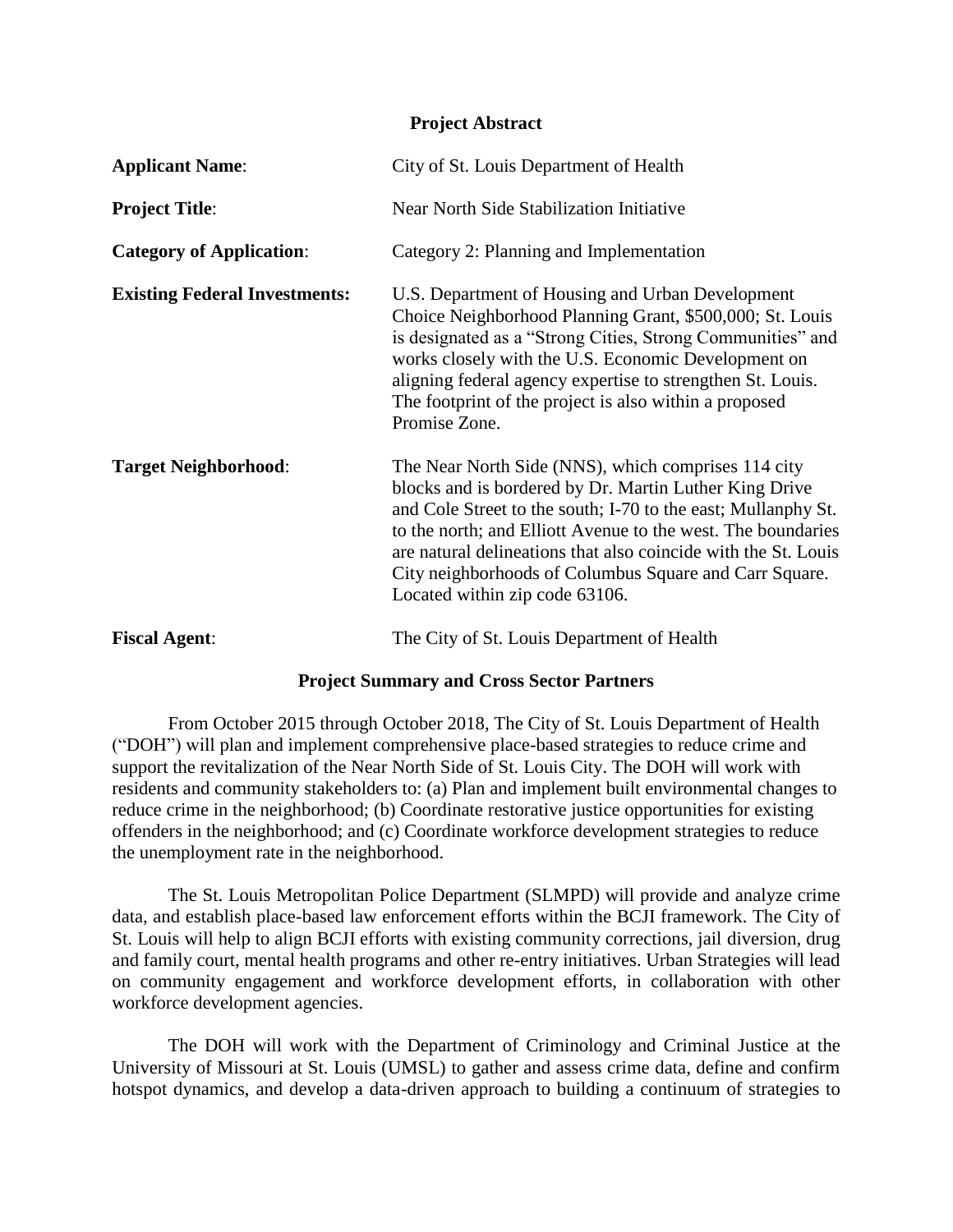ensure the needs of the community are consistently being addressed. UMSL will provide research and technical assistance with planning and infrastructure start up, refinement and strengthening of strategy implementation. The DOH will also coordinate all activities with its existing Youth Violence Prevention Partnership, an existing group receiving intensive training and technical assistance from the Centers for Disease Control and Prevention and its consultant, American Institute for Research. The YVP Partnership includes the SLMPD, St. Louis Public Schools, Probation & Parole, Juvenile Court, the St. Louis Mental Health Board, and the St. Louis Agency on Training and Employment. Through the YVP Partnership, the Near North Side project will have access to extensive technical assistance, community and practitioner access, and membership in a nation-wide violence prevention effort: STRYVE (Striving to Reduce Youth Violence Everywhere).

## **Need for Funds**

The DOH is requesting a total of \$\$999,858.60 from the Byrne Criminal Justice Innovation Program to provide the funds necessary to plan and implement this initiative. The NNS is plagued by economic challenges, poor health outcomes, and high rates of crime.

Economic indicators include an Extremely Low Income Rate of 60.37%, a median household income of \$17, 852 (or 51.9% of the median City income of \$34,384), and an unemployment rate of 22.5% compared to the City's rate of 14.2%. And more than half (55%) of all NNS households headed by a single female with school aged children – compared to an overall rate of 10.3% for the City of St. Louis – a key risk factor for poverty and other poor individual and family outcomes. In 2014, the Part I Violent Crime Rate for Carr Square was 36.77/1000 and 25.15/1000 for Columbus Square, compared to the City's overall Part I Violent Crime Rate at 16.79/1000. Combined, the two neighborhoods have a Part I Violent Crime Rate of 32.09/1000, nearly double that of the City.

### **Goals of the Project**

Using a place-based approach and a variety of practice and evidence-based strategies, the proposed project will integrate law enforcement efforts with a variety of prevention, workforce development and human service interventions. The DOH will place strong emphasis on participatory processes that include residents, community leaders, housing developers, property managers, faith-based partners, funders and service providers. By working with critical partners and community stakeholders, intends to achieve the following goals by the end of the Project Period:

- 1) Creation of a safe, stable physical environment for residents of the targeted neighborhood through environmental changes;
- 2) Reducing the number of repeat offenders in the neighborhood through restorative justice opportunities;
- 3) Preventing and deterring crime by implementing workforce development strategies;

During the Planning Phase of the grant award, the DOH will work with its cross-sector partners and the residents of the targeted community to build upon existing data collection efforts and community engagement efforts, and refine its proposed strategies to accommodate the data and